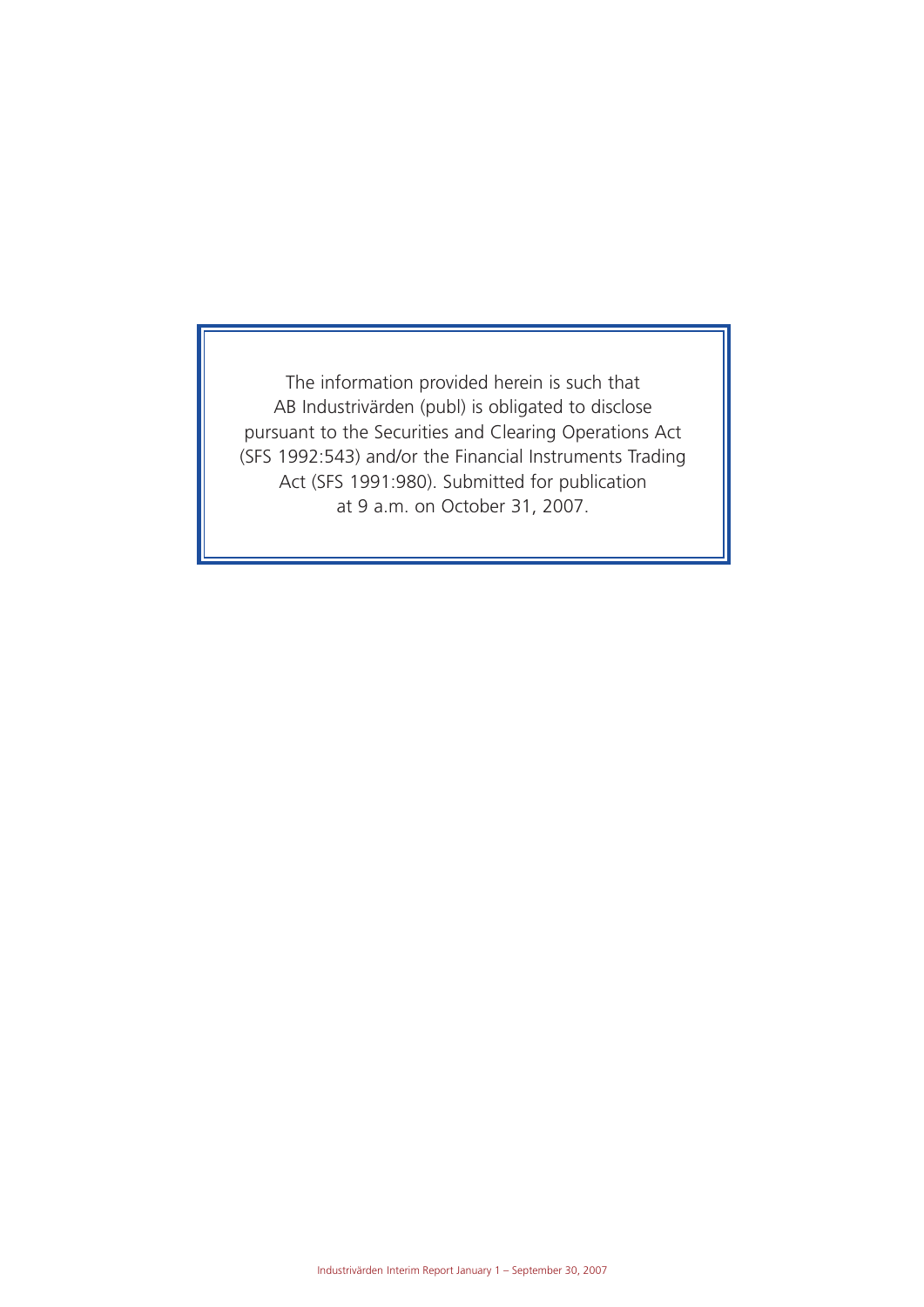

# **Interim Report** January 1 – September 30, 2007

- Net asset value increased by SEK 2,661 M (SEK 7 per share), or 5%, to **SEK 61,172 M (SEK 158 per share) as per October 29, 2007** Net asset value on September 30, 2007, was SEK 66,872 M (52,156), or SEK 173 (135) per share
- Consolidated earnings for the first nine months of the year totaled **SEK 10,095 M (SEK 26.14 per share), compared with SEK 5,263 M for the corresponding period in 2006 (SEK 13.63 per share)**
- The total return as per October 29, 2007 was 5% for the Class A shares as **well as for the Class C shares, compared with 6% for the return index**
- During the first ten months of the year, share purchases totaled SEK 8,768 **M, including SEK 4,216 M in Volvo A. Shares worth a total of SEK 2,275 M were purchased in SSAB's rights issue. Shares were sold for SEK 2,059 M.**
- Short-term trading generated a profit of SEK 139 M (104) during the first **nine months of the year, which amply covered management costs**

| <b>Annual Average Total Return</b> |                           |                  |                            |  |  |  |  |  |  |  |
|------------------------------------|---------------------------|------------------|----------------------------|--|--|--|--|--|--|--|
|                                    | Industrivärden<br>Class A | Index<br>(SIXRX) | Excess return<br>%-pts/yr. |  |  |  |  |  |  |  |
|                                    |                           |                  |                            |  |  |  |  |  |  |  |
| 1 year (10/27/06-10/29/07)         | 20%                       | 13%              | $+7$                       |  |  |  |  |  |  |  |
| 5 yrs. (Oct. '02 - Oct. '07)       | 31%                       | 25%              | $+6$                       |  |  |  |  |  |  |  |
| 10 yrs. (Oct. '97 - Oct. '07)      | 13%                       | 11%              | $+2$                       |  |  |  |  |  |  |  |

#### **Composition of Net Asset Value**

|                    | SEK billion     |                  |                 |                |  |  |  |
|--------------------|-----------------|------------------|-----------------|----------------|--|--|--|
|                    | 2007<br>Oct. 29 | 2007<br>Sept. 30 | 2006<br>Dec. 31 | 2005<br>Dec.31 |  |  |  |
| Equities portfolio | 72 3            | 779              | 63.3            | 52.3           |  |  |  |
| Net debt           | $-1111$         | $-110$           | -48             | $-4.0$         |  |  |  |
| Net asset value    | 61 2            | 66 9             | 58.5            | 48 R           |  |  |  |



#### **Equities Portfolio, October 29, 2007**



www.industrivarden.net AB Industrivärden (publ) | Reg. no. 556043-4200 | Box 5403 | SE-114 84 Stockholm | Phone +46-8-666 64 00 | info@industrivarden.se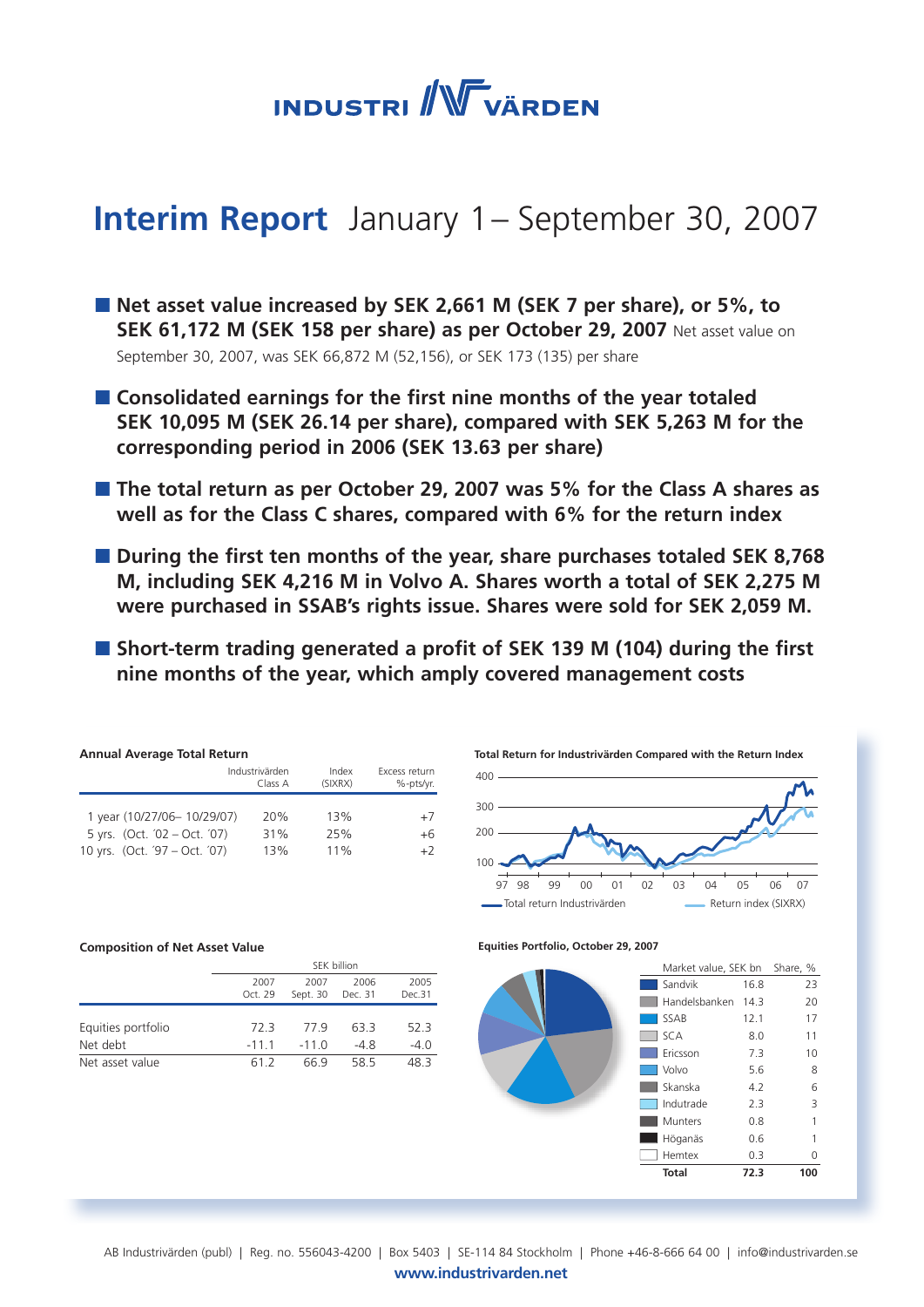# **CEO´s COMMENTS**

The stock market was unsteady during the past quarter to say the least. Against this backdrop I am happy to say that we now have an entirely transparent portfolio whose value is easy to assess over time. Taking into account dividends and redemption programs, our portfolio has generated a total return of 8% for the year to date, compared with 6% for the market as a whole. As per October 29 the total return was 5% for Industrivärden's Class A shares as well as for the Class C shares, compared with 6% for the return index. During the first ten months of the year we purchased stocks for SEK 8.8 billion and sold for SEK 2.1 billion.

In the four months that have passed since mid-year, we have witnessed a nearly unprecedented level of drama in the world's financial markets. At the end of the summer, a liquidity crisis unfolded in the financial system due to credit losses in the U.S. subprime lending market. These problems spread quickly to other parts of the credit market. The crisis culminated in September, and the interbank markets virtually stopped working. It was not until the U.S. Federal Reserve Bank cut its federal funds rate by 0.5 percentage points, to 4.75%, and the European Central Bank injected substantial liquidity into the system, that signs of a more normally functioning market could be seen. The price of risk is now higher at the same time that access to liquidity has deteriorated. Many market watchers expect that the effects of this crisis will be long-term and tangible for players in the international financial markets. The imbalances in valuations of the private equity market and the stock market – which I have previously noted – have become smaller. This is because borrowing has become more expensive and encumbered with more traditional credit requirements than what was the case prior to the credit worries. From this perspective, a sound correction has taken place.

The effects on the real economy, which is the reality in which our portfolio companies work, appears to be limited so far. However, the global uncertainty regarding the future effects on the real economy have prompted investors to increase the price of risk. This has resulted in falling and sharply fluctuating stock markets. In our contacts with our portfolio companies, we have not received any signals of a weakening in the prevailing strong economy.

The favorable development of our portfolio companies continues. During the reporting period, Handelsbanken announced the sale of its SPP insurance business to Norway's Storebrand. We have a positive view of the sale, which will enable Handelsbanken to focus more clearly on its strategy – to grow organically with the customer in focus. In line with this strategy, Handelsbanken has opened 20 new branches outside Sweden thus far this year.

In connection with SSAB's rights issue, in addition to our allotment we subscribed for an additional approximately 3.0 million shares, mainly through acquisitions of subscription rights. In all we invested approximately SEK 2.3 billion in SSAB – a post today that is worth approximately SEK 3.0 billion, representing a gain of 29%. SSAB's interim report confirms the favorable performance of the company, which is substantially larger following the acquisition of IPSCO.

Ericsson issued a profit warning for the third quarter as a result of a significant drop in sales volume at the end of the quarter. Despite this, the company's accumulated profit was SEK 23 billion, which is marginally lower than the same period a year earlier. At the same time, Ericsson continues to take shares in the market for mobile infrastructure. It thereby has a considerable advantage in terms of scale economies over its competitors, which all have considerably lower

profitability than Ericsson. Naturally, for us as owners the dramatic drop in Ericsson's share price is unsatisfactory. Our involvement in Ericsson is long-term, and in the longer perspective it is our view that Ericsson and its management are taking the right steps to maintain and develop their very profitable business.

Thus far during the year we have bought SEK 4.2 billion in stock in Volvo – an investment that we believe holds promise over the long term. As a result of this and other measures, our debt-equity ratio has risen to 15%.

In conclusion, I am happy to note that most of our debt portfolio today is long-term, with fixed interest at favorable terms that were renegotiated prior to the turbulence in the financial market.

Anders Nyrén

# **NET ASSET VALUE**

Net asset value was SEK 66.9 billion as per September 30, 2007, an increase of SEK 8.4 billion since the start of the year.

The value of the equities portfolio on September 30, 2007, was SEK 77,930 M (63,325 at the start of the year). During the first nine months of 2007, stocks were purchased for SEK 8,690 M and sold for SEK 2,059 M.

Net debt in the net asset value calculation increased by SEK 6,244 M to SEK -11,058 M, mainly due to net purchases of stocks totaling SEK 6,631 M.

Net asset value per share increased during the first nine months of the year by SEK 22, or 15%, to SEK 173 per share.

As per October 29, 2007, net asset value was SEK 61.2 billion, an increase of SEK 2.7 billion, or 5%, for the year to date. A specification of growth in net asset value can be found in the table on page 6.

Average annual growth in net asset value during the last ten-year period was 7%. Including reinvested dividends, the average annual increase would have been 13%, compared with 11% for the return index.

Total growth in net asset value including reinvested dividends during the last ten-year period was 247%, compared with 172% for the return index.

#### **Net Asset Value per Share**



Net asset value consists of the difference between the market value of the equities portfolio and net debt.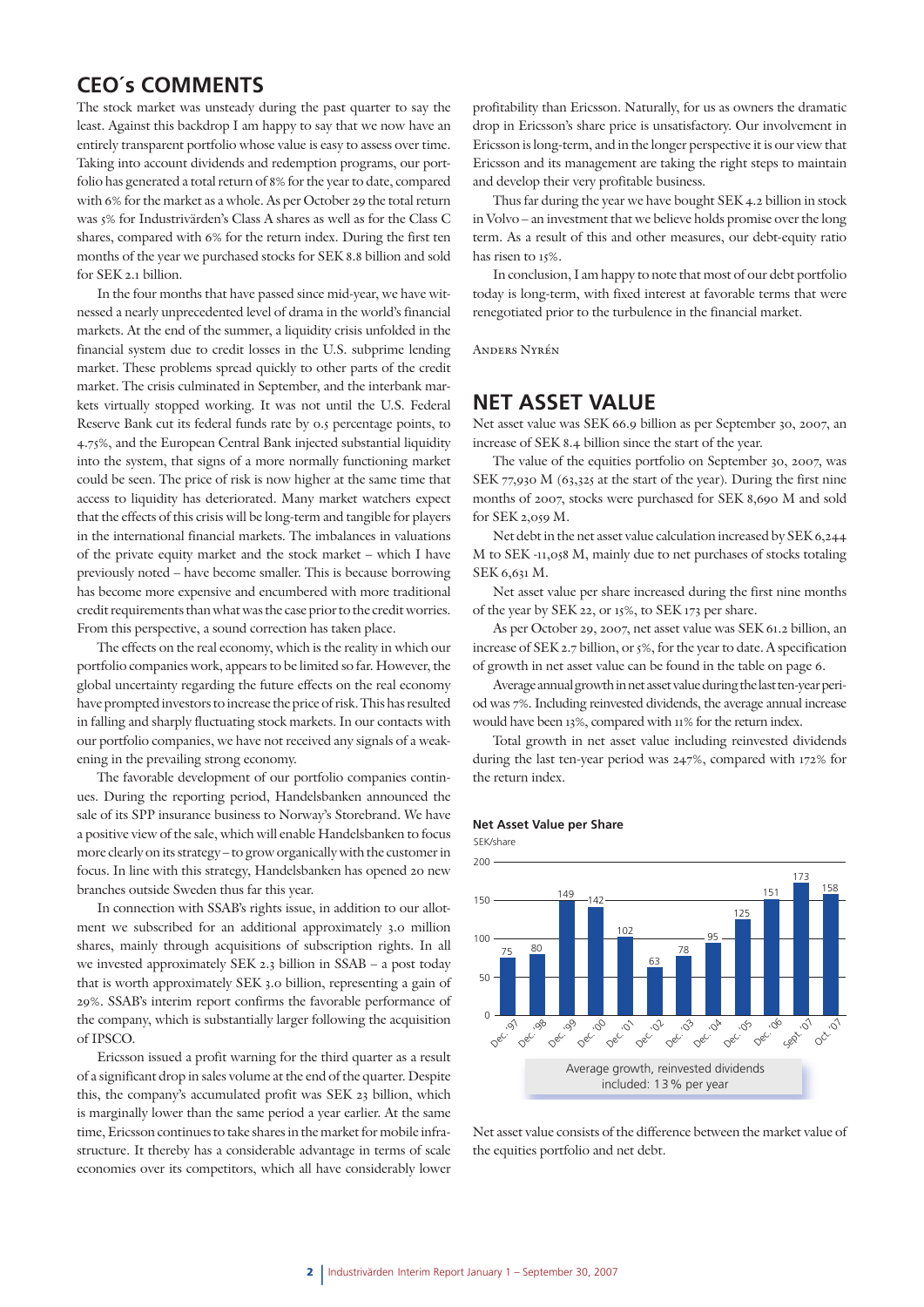### **Equities Portfolio**

The market value of Industrivärden's equities portfolio on September 30, 2007, was SEK 77,930 M, compared with SEK 63,325 M at the start of the year. The market value on October 29, 2007, was SEK 72,342 M. Taking into account purchases and sales, the change in value through October 29, 2007, was 4% compared with the start of the year. A detailed breakdown of the portfolio at various points in time is provided in the tables on page 6.

#### **Total Return of Portfolio Companies**

|               |                           | Average             |                        |  |  |  |  |
|---------------|---------------------------|---------------------|------------------------|--|--|--|--|
|               | Total return, %           |                     | annual total return, % |  |  |  |  |
|               | Period                    | Five years,         | Ten years,             |  |  |  |  |
|               | Jan. 1, '07-Sept. 30, '07 | Sept. '02-Sept. '07 | Sept. '97-Sept. '07    |  |  |  |  |
| SSAB          | 64                        | 62                  | 23                     |  |  |  |  |
| Sandvik       | 46                        | 32                  | 15                     |  |  |  |  |
| Volvo         | 25                        | 43                  | 16                     |  |  |  |  |
| Indutrade     | 14                        |                     |                        |  |  |  |  |
| <b>SCA</b>    | 3                         | 9                   | 11                     |  |  |  |  |
| Handelsbanken | 0                         | 16                  | 12                     |  |  |  |  |
| Skanska       | 0                         | 29                  | 12                     |  |  |  |  |
| Höganäs       | $-2$                      | 4                   | 2                      |  |  |  |  |
| Munters       | -4                        | 12                  | 17                     |  |  |  |  |
| Ericsson      | -6                        | 47                  | $-2$                   |  |  |  |  |
| <b>Total</b>  | 16                        |                     |                        |  |  |  |  |
| Index (SIXRX) | 8                         | 28                  | 10                     |  |  |  |  |

Of the shareholdings listed above, Munters and Höganäs have been held for less than five years. Indutrade was listed on the stock exchange in October 2005.

The total return for Sandvik, Volvo and Munters during the first nine months of 2007 includes payment received for redemption shares.

#### **Sandvik**

Profit after financial items rose approximately 30% for the period, mainly due to higher sales volumes, a positive price trend and high internal efficiency combined with a favorable product mix. The operating margin improved further. Large volumes and high capacity utilization moderated the normal seasonal weakening during the third quarter. Invoiced sales as well as operating profit increased for all business areas. The integration of Sandvik's most recent acquisitions continued according to plan, thereby strengthening the company's position in areas with high growth and good profitability.

#### **Handelsbanken**

Operating profit rose 10% for the first nine months of the year. Net interest income improved, mainly due to larger business volumes. Net fee and commission income also increased, mainly from brokerage, funds and advisory business. A total of 20 new branches were opened, all outside Sweden. In September an agreement was reached on the sale of SPP to the Norwegian company Storebrand for SEK 18 billion, with an estimated capital gain of approximately SEK 4 billion.

#### **SSAB**

Profit after financial items for the first nine months was up 30% excluding nonrecurring items. The steel company IPSCO, which was acquired for approximately USD 7.5 billion, is now a division of SSAB. Of SSAB's 39% growth in sales during the period, IPSCO accounted for 26 percentage points. Deliveries of the Swedish steel operation's core niche products – quenched steels and advanced high strength sheet – increased by 14% and together accounted for 44% of deliveries.

### **SCA**

Profit after financial items for the first nine months improved by 17%. Earnings for all business groups strengthened as a result of continued price increases and improved volumes, which compensated for higher production and raw material costs. The acquisition of Procter & Gamble's European tissue business was completed in October and has clearly strengthened SCA's leading position in Europe. SCA's efficiency improvement program is continuing according to plan, with full impact expected in 2008. Jan Johansson has been appointed as new CEO, taking office on 1 November.

#### **Ericsson**

Income after financial items for the first nine months of the year was level with the same period a year ago. Income for the third quarter was affected by low invoicing from the upgrading and expansion of mobile networks, which has high margins. Half-owned Sony Ericsson showed continued profitable growth. Growth for the services business continued to outpace the market. The newly started multimedia business showed strong growth and a positive operating result.

#### **Volvo**

Income after financial items increased during the period, mainly due to a competitive product and market mix, with strong demand in most markets. Operating income was unchanged for the Trucks business unit and improved for the Construction Equipment and Penta units, while the Buses and Aero business units posted earnings declines. Production investments will be carried out in the years immediately ahead due to a capacity shortfall primarily in Europe. Demand for trucks remains low in North America, but is expected to recover gradually in 2008.

#### **Skanska**

Income after financial items improved for the core Construction and Residential Development business streams during the first half of the year. The Construction business showed an improved operating margin. Net sales increased and the order backlog is strong. The value-creating Commercial Development unit posted lower earnings due to a lower value of sold properties than in the preceding year. Commercial Development and Infrastructure Development projects showed a surplus value of SEK 6.3 billion. Skanska's interim report for the first nine months of the year will be published on November 1.

#### **Indutrade**

Profit after financial items rose more than 45% as a result of strong volume growth achieved through limited cost increases. Twelve company acquisitions have been carried out during the year to date. Order bookings showed continued good growth.

#### **Munters**

Earnings after financial items were level with the same period a year ago. Earnings improved for the Dehumidification and HumiCool divisions, while the Moisture Control Services division posted lower earnings despite an improvement during the third quarter.

#### **Höganäs**

Income after financial items rose 13% for the first nine months of the year as a result of high sales volume, price increases and a shift in product mix. Income for the third quarter was affected by higher raw material costs that were not fully compensated by price increases.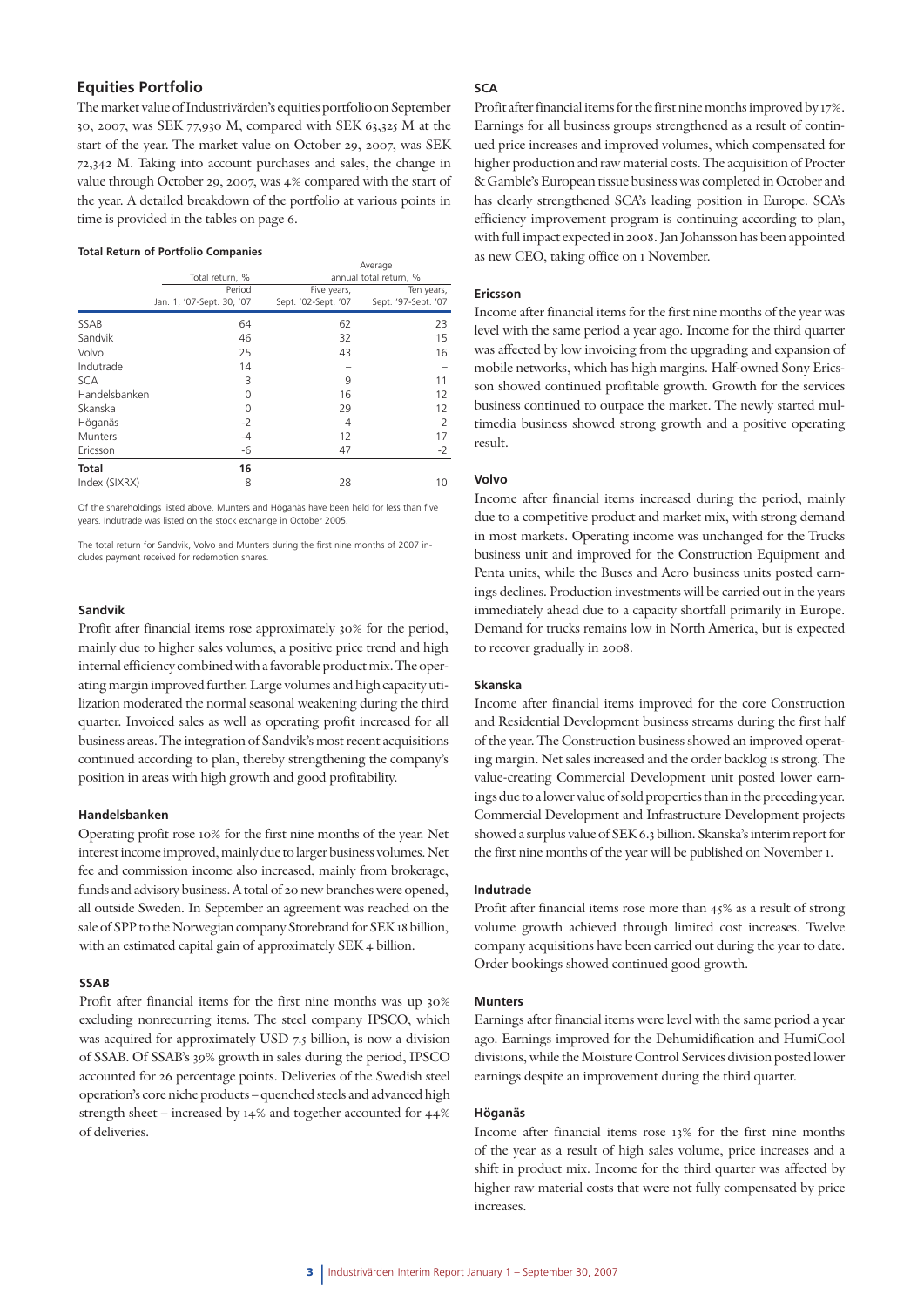#### *Stock Splits and Redemption Shares*

Several of Industrivärden's portfolio companies have carried out stock splits in 2007 or issued redemption shares with automatic redemption. Stock splits were carried out during the second quarter by Munters (3:1), SCA (3:1), and Volvo (5:1). Redemption shares, which were sold during the second quarter, were issued by Munters, Sandvik and Volvo. Total payment received from redemptions was SEK 571 M.

#### *SSAB rights issue*

During the third quarter, SSAB carried out a rights issue as part of the financing of its acquisition of the North American steel company IPSCO. The terms of the issue were 1:4, at a price of SEK 155 per share. Industrivärden subscribed for its allotment, corresponding to 10,697,302 Class A shares and 17,500 Class B shares, plus an additional 2,943,732 Class A shares and 34,294 Class B shares, of which 2,750,000 Class A shares with the support of acquired subscription rights. In all, shares and subscription rights totaling SEK 2,275 M were acquired.

#### *Equity Transactions During the Year*

During the first nine months of 2007, purchases of stocks totaled SEK 8,690 M and sales totaled SEK 2,059 M, gross. Stocks were purchased for a net amount of SEK 6,631 M. Major net purchases consisted of 31,366,650 Volvo A, 14,597,025 SSAB A and 6,431,200 Sandvik. Major net sales consisted of 5,963,150 shares in Tandberg Television and 134,700,000 redemption shares in Sandvik.

| Net purchases                                                                    | No. of shares                         | SEK M                        |
|----------------------------------------------------------------------------------|---------------------------------------|------------------------------|
| Volvo A (after 5:1 split)<br>SSAB A (including rights issue)<br>Sandvik<br>Other | 31,366,650<br>14,597,025<br>6,431,200 | 4,216<br>2,489<br>768<br>672 |
| Total                                                                            |                                       | 8.145                        |
| Net sales                                                                        | No. of shares                         | SEK M                        |
| Tandberg Television<br>Sandvik redemption shares<br>Isaberg Rapid<br>Other       | 5,963,150<br>134,700,000              | 728<br>404<br>200<br>182     |
| <b>Total</b>                                                                     |                                       | 1,514                        |

After the end of the reporting period, from October 1 through October 29, 2007, stocks were purchased for SEK 78 M. No stocks were sold.

Investments in the equities portfolio during the last ten-year period are shown in the chart below.

#### **Investments in Equities Portfolio**



### **Net Debt**

As per September 30, 2007, net debt in the net asset value calculation was SEK 11.0 billion, including SEK 10.8 billion in interest-bearing net debt, corresponding to a net debt-equity ratio of 13.9% (7.2% at the start of the year)

Interest-bearing net debt increased by SEK 6.3 billion compared with the start of the year, mainly due to net purchases of stocks.

Net debt as per October 29, 2007, was SEK 11.1 billion, including SEK 11.0 billion in interest-bearing net debt.

#### **Change in Interest-Bearing Net Debt**

| Net debt-equity ratio, %                 | 15.2    | 13.9     | 7.2     | 7.0     |
|------------------------------------------|---------|----------|---------|---------|
| Market value of equities portfolio       | 72,342  | 77.930   | 63.325  | 52.265  |
| Interest-bearing net debt                | 10,978  | 10,849   | 4,532   | 3,672   |
| Current interest-bearing liabilities     | 1,394   | 1.277    | 2,582   | 1,148   |
| Non-current interest-bearing liabilities | 9,682   | 9,682    | 2,776   | 3,870   |
| Interest-bearing receivables             | 65      | 65       | 88      | 89      |
| Cash and cash equivalents                | 33      | 45       | 738     | 1,257   |
| SEK M                                    | 2007    | 2007     | 2006    | 2005    |
|                                          | Oct. 29 | Sept. 30 | Dec. 31 | Dec. 31 |

#### **Debt**



# **SHORT-TERM EQUITY TRADING**

A profit of SEK 139 M (104) was generated from short-term equity trading.

# **EARNINGS**

# **Group**

Consolidated operating earnings amounted to SEK 10,300 M (5,455), including SEK 2,107 M  $(1,733)$  in dividend income, SEK 8,120<sup>1</sup> M (3,679) in change in value of stocks, SEK 139 M (104) from shortterm derivative transactions and equity trading, management costs of SEK -65 M  $(-58)$ , and SEK -1 M  $(-3)$  in other income and expenses. After net financial items, totaling SEK -198 M (-142), tax of SEK -7 M (-64) and earnings after tax from discontinued operations, totaling SEK – M (14) (pertaining to Isaberg Rapid in 2006), earnings for the period were SEK 10,095 M (5,263).

#### **Parent Company**

The Parent Company's operating earnings amounted to SEK 6,445  $M$  (2,557), including SEK 2,107  $M$  (1,733) in external dividend income, SEK 46 M (20) in internal dividend income, SEK 4,359 $^{\circ}$  M (866) in change in value of stocks and derivative transactions, management

<sup>1</sup> In calculating the change in value of shares in the Parent Company, the associated companies SCA, SSAB, Skanska and Indutrade are carried at cost in accordance with the Swedish Annual Accounts Act, while in the Group they are carried at market value in accordance with IFRS.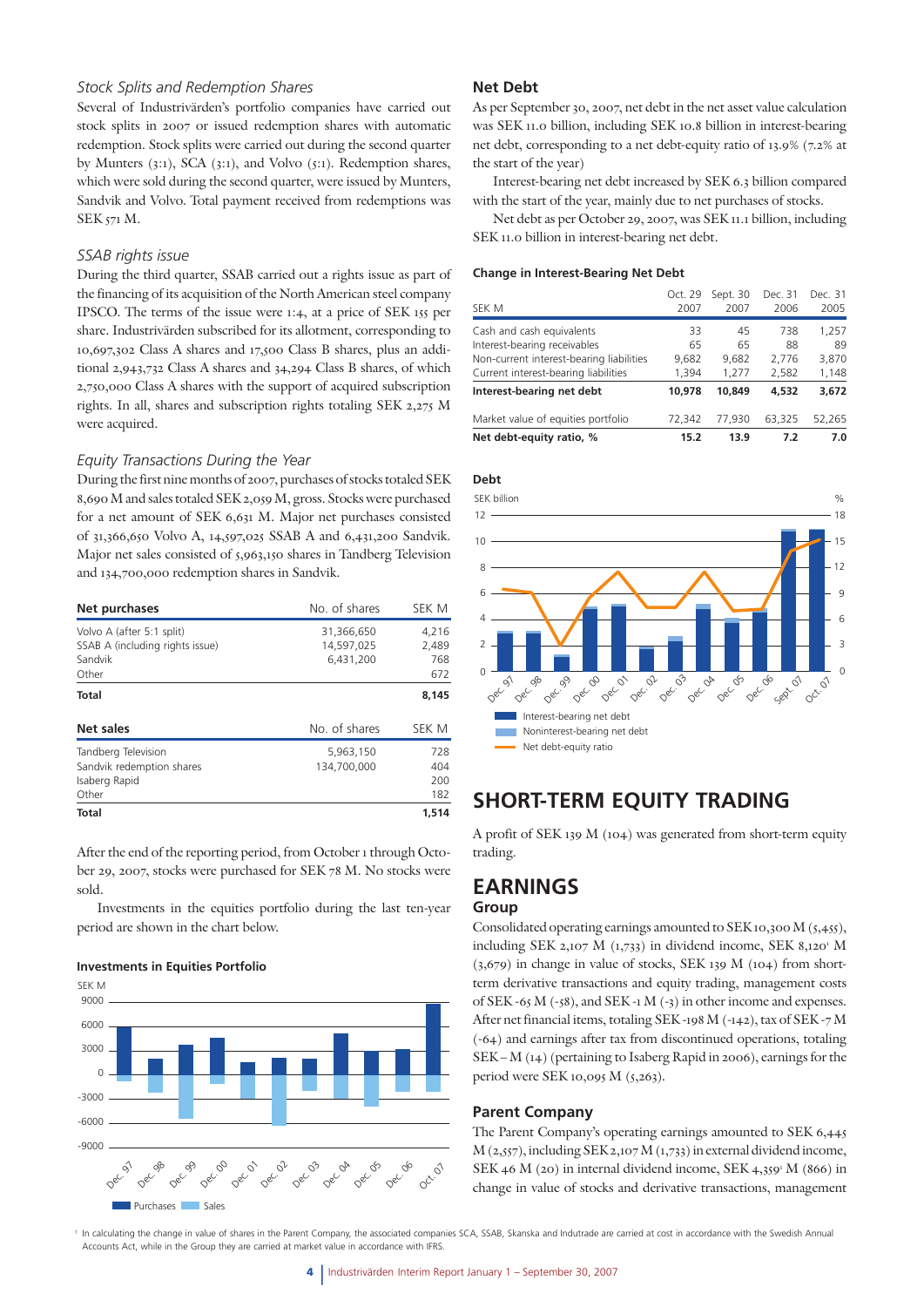costs of SEK -65 M (-58), and SEK -2 M (-4) in other income and expenses. After net financial items, totaling SEK -202 M (-143), and tax of SEK – M (-51), earnings for the period were SEK 6,243 M  $(2,363)$ .

# **OTHER INFORMATION**

### **Accounting Principles**

This interim report has been prepared in accordance with IAS 34 Interim Financial Reporting, which is in compliance with the requirements set out by Swedish Financial Accounting Standards Council recommendation RR 31 – Interim Financial Reporting for Groups and, with respect to the Parent Company, RR32:06 – Accounting for Legal Entities.

The amendments and interpretations of accounting recommendations introduced with effect from January 1, 2007, have not had any effect on the financial position and earnings. In other respects, the same accounting principles have been used in preparing this interim report as those used for the 2006 Annual Report.

#### **Risks and Uncertainty Factors**

The dominant risk in Industrivärden's business is share price risk, i.e., the risk of a decrease in value caused by changes in share prices. A detailed description of the risks associated with Industrivärden's business is provided on pages 61-63 of the 2006 Annual Report. A 1% change in the share price of the holdings in the equities portfolio as per September 30, 2007, would have affected the market value by approximately +/– SEK 800 M.

#### **2008 Annual General Meeting**

The 2008 Annual General Meeting will be held on Tuesday, April 15, 2008, at the Grand Hotel (Vinterträdgården room), in Stockholm.

Stockholm, October 31, 2007

Anders Nyrén *President and CEO*

#### **Contact Information**

Anders Nyrén, President and CEO, tel. +46 8 666 64 00 Carl-Olof By, Executive Vice President and CFO, tel. +46 8 666 64 00 Sverker Sivall, IR, tel. +46 8 666 64 19 Industrivärden's complete contact information can be found on page 1.

#### **Financial Calendar**

Year-end report 2007: February 13, 2008. The 2007 Annual Report will be published in mid-March 2008. The Annual General Meeting will be held on April 15, 2008. Interim report January–March: May 5, 2008. Interim report January–June: August 4, 2008. Interim report January–September: October 31, 2008.

#### **Auditors' Review Report**

We have reviewed the interim report for AB Industrivärden (publ) for the period January 1 – September 30, 2007. The Board of Directors and President are responsible for the preparation and presentation of this Interim Report in accordance with the Annual Accounts Act and IAS 34. Our responsibility is to express a conclusion on this interim report based on our review.

We conducted our review in accordance with the Swedish standard for such reviews, SÖG 2410 – Review of Interim Financial Information Performed by the Independent Auditor of the Entity. A review consists of making inquiries, primarily of persons responsible for financial and accounting matters, and applying analytical and other review procedures. A review has another focus and is substantially less in scope than an audit conducted in accordance with Standards on Auditing in Sweden (RS) and other generally accepted auditing practices. The procedures performed in a review do not enable us to obtain a level of assurance that would make us aware of all significant matters that might be identified in an audit. Therefore, the conclusion expressed based on a review does not give the same level of assurance as a conclusion expressed based on an audit.

Based on our review, nothing has come to our attention that causes us to believe that the interim report is not prepared, in all material respects, in accordance with the Annual Accounts Act and IAS 34.

Stockholm, October 31, 2007 Öhrlings PricewaterhouseCoopers AB Anders Lundin *Authorized Public Accountant*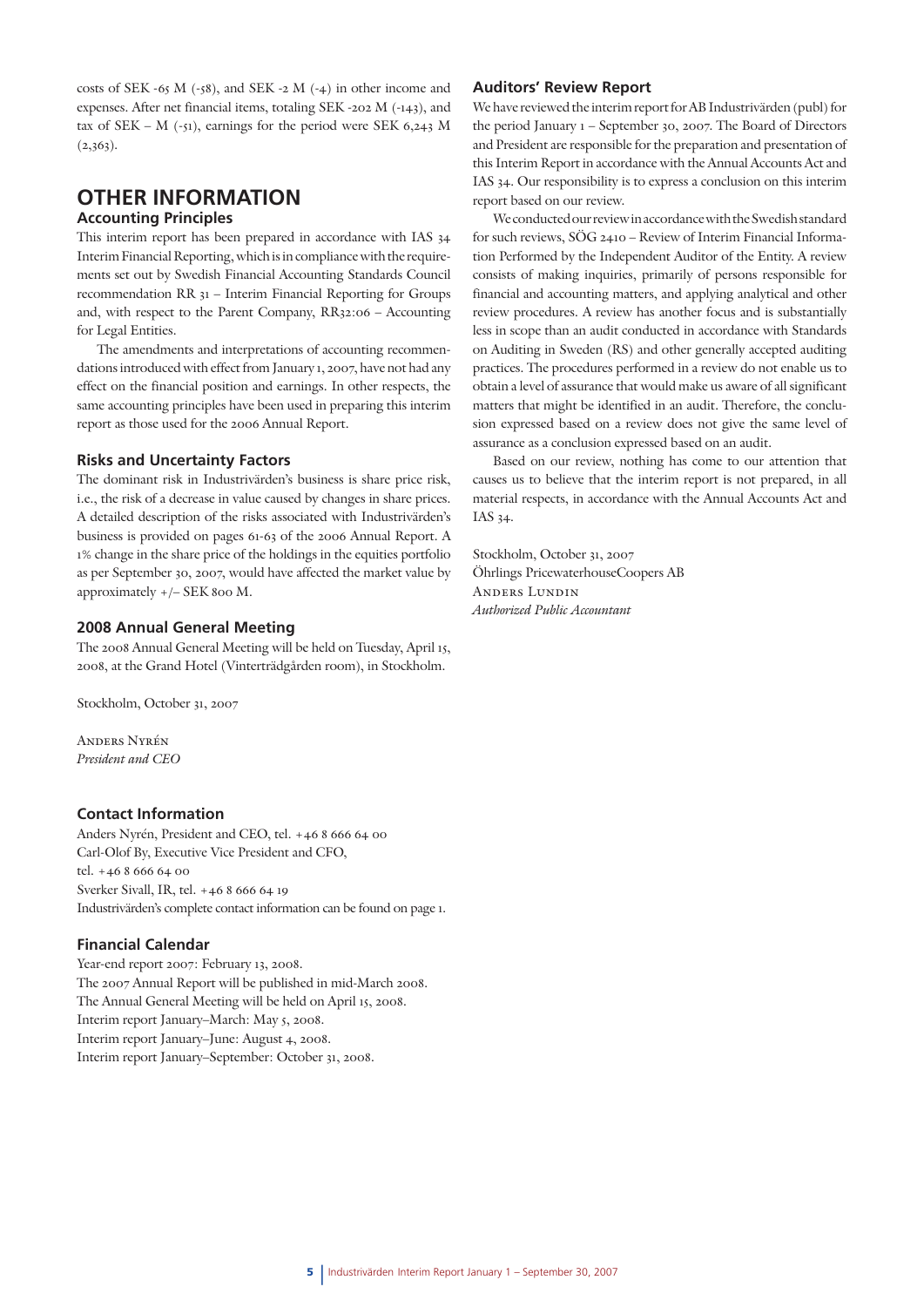# **Development of Net Asset Value**

| SEK M                              |                                        | Jan. 1-Oct. 29, 2007 |           | Jan. 1-Sept. 30, 2007 |        |          | Jan. 1-Dec. 31, 2006 |        |          |          |
|------------------------------------|----------------------------------------|----------------------|-----------|-----------------------|--------|----------|----------------------|--------|----------|----------|
| Net asset value at start of period |                                        |                      | 58,511    |                       |        |          | 58,511               |        |          | 48,252   |
| Equities portfolio                 | Opening value                          |                      | 63,325    |                       |        |          | 63,325               |        |          | 52,265   |
|                                    | Purchases                              | 8,768                |           |                       |        | 8,690    |                      |        | 3,193    |          |
|                                    | Sales                                  | $-2,059$             |           |                       |        | $-2,059$ |                      |        | $-2,072$ |          |
|                                    | Change in value of equities portfolio: |                      |           |                       |        |          |                      |        |          |          |
|                                    | Sandvik                                | 3,482                |           |                       | 5,563  |          |                      | 3,315  |          |          |
|                                    | SSAB                                   | 2,793                |           |                       | 4,179  |          |                      | 2,775  |          |          |
|                                    | Indutrade                              | 259                  |           |                       | 222    |          |                      | 684    |          |          |
|                                    | Volvo                                  | 94                   |           |                       | $-453$ |          |                      | 290    |          |          |
|                                    | Handelsbanken                          | 92                   |           |                       | $-489$ |          |                      | 676    |          |          |
|                                    | Höganäs                                | $-80$                |           |                       | $-30$  |          |                      | 25     |          |          |
|                                    | <b>Munters</b>                         | $-254$               |           |                       | $-65$  |          |                      | 342    |          |          |
|                                    | Skanska                                | $-271$               |           |                       | $-246$ |          |                      | 458    |          |          |
|                                    | <b>SCA</b>                             | $-527$               |           |                       | 41     |          |                      | 1,553  |          |          |
|                                    | Ericsson                               | $-3,224$             |           |                       | $-767$ |          |                      | 48     |          |          |
|                                    | Other equities                         | $-56$<br>2,308       | 9,017     |                       | 19     |          | 7,974 14,605         | $-227$ | 9,939    | 11,060   |
|                                    | Closing value                          |                      | 72,342    |                       |        |          | 77,930               |        |          | 63,325   |
| Net debt                           | Opening value                          |                      | $-4,814$  |                       |        |          | $-4,814$             |        |          | $-4,013$ |
|                                    | Dividend paid out                      | $-1,738$             |           |                       |        | $-1,738$ |                      |        | $-1,352$ |          |
|                                    | Dividends received                     | 2,107                |           |                       |        | 2,107    |                      |        | 1,733    |          |
|                                    | Management costs                       | $-73$                |           |                       |        | $-65$    |                      |        | $-81$    |          |
|                                    | Net financial items                    | $-236$               |           |                       |        | $-198$   |                      |        | $-190$   |          |
|                                    | Purchases/sales of stocks, net         | $-6,709$             |           |                       |        | $-6,631$ |                      |        | $-1,121$ |          |
|                                    | Other                                  | 293                  | $-6,356$  |                       |        | 281      | $-6,244$             |        | 210      | $-801$   |
|                                    | Closing value                          |                      | $-11,170$ |                       |        |          | $-11,058$            |        |          | $-4,814$ |
| Net asset value at end of period   |                                        |                      | 61,172    |                       |        |          | 66,872               |        |          | 58,511   |

The item "Other" includes primarily surpluses from short-term derivative and equity trading.

| <b>Equities Portfolio</b> |               |        | Market value   | Cost   | Surplus value | Share of           | Share of capital | Share of votes |
|---------------------------|---------------|--------|----------------|--------|---------------|--------------------|------------------|----------------|
| October 29, 2007          | No. of shares | SEK M  | SEK/share      | SEK M  | SEK M         | portfolio value, % | in company, %    | in company, %  |
| Sandvik                   | 136,431,200   | 16,781 | 43             | 6,147  | 10,634        | 23                 | 11.5             | 11.5           |
| Handelsbanken A           | 68,285,000    | 14,262 | 37             | 4,958  | 9,304         | 20                 | 10.9             | 11.1           |
| Handelsbanken B           | 118,900       |        |                |        |               |                    |                  |                |
| SSAB A                    | 56,430,243    | 12,100 | 31             | 3,678  | 8,422         | 17                 | 17.5             | 22.7           |
| SSAB B                    | 121.794       |        |                |        |               |                    |                  |                |
| <b>SCAA</b>               | 48,000,000    | 8,030  | 21             | 2,546  | 5,484         | 11                 | 10.0             | 29.2           |
| <b>SCAB</b>               | 22,800,000    |        |                |        |               |                    |                  |                |
| Ericsson A                | 372,000,000   | 7,310  | 19             | 3,384  | 3,926         | 10                 | 2.4              | 13.4           |
| Ericsson B                | 10,000,000    |        |                |        |               |                    |                  |                |
| Volvo A                   | 43,511,650    | 5,645  | 15             | 5,127  | 518           | 8                  | 2.1              | 5.3            |
| Volvo B                   | 2,000,000     |        |                |        |               |                    |                  |                |
| Skanska A                 | 15,010,000    | 4,232  | 11             | 1,782  | 2,450         | 6                  | 7.9              | 27.1           |
| Skanska B                 | 18,315,000    |        |                |        |               |                    |                  |                |
| Indutrade                 | 14,757,800    | 2,251  | 6              | 246    | 2,005         | 3                  | 36.9             | 36.9           |
| Munters                   | 10,950,000    | 829    | $\overline{2}$ | 684    | 145           |                    | 14.6             | 14.6           |
| Höganäs B                 | 3,550,000     | 557    |                | 637    | $-80$         |                    | 10.1             | 8.1            |
| Hemtex                    | 3,700,000     | 345    |                | 375    | $-30$         | $\mathbf 0$        | 12.6             | 12.6           |
| <b>Total</b>              |               | 72,342 | 187            | 29,564 | 42,778        | 100                |                  |                |

Market value pertains to Industrivärden's share of the respective portfolio companies' total market capitalization.

|                                                                                       |                           |        |                | Sept. 30, 2007                                             |      |      |                          |                            | Dec. 31, 2006 |                                 |
|---------------------------------------------------------------------------------------|---------------------------|--------|----------------|------------------------------------------------------------|------|------|--------------------------|----------------------------|---------------|---------------------------------|
| September 30, 2007 and                                                                |                           |        |                | Market value Share of port-Share of capital Share of votes |      |      |                          | Market value               |               | Share of capital Share of votes |
| December 31, 2006                                                                     | No. of shares             | SEK M  |                | SEK/share folio value, % in company, % in company, %       |      |      | No. of shares            | SEK M                      |               | in company, % in company, %     |
| Sandvik                                                                               | 136,431,200               | 18,862 | 49             | 24                                                         | 11.5 | 11.5 | 130,000,000              | 12,935                     | 11.0          | 11.0                            |
| Handelsbanken A<br>Handelsbanken B                                                    | 68,285,000<br>118,900     | 13,680 | 35             | 18                                                         | 10.9 | 11.1 | 68,000,000<br>108,900    | 14,099                     | 10.5          | 10.7                            |
| SSAB A (rights issue 1:4)<br>SSAB B (rights issue 1:4)                                | 56,430,243<br>121,794     | 13,485 | 35             | 17                                                         | 17.5 | 22.7 | 41,833,218<br>70,000     | 6,809                      | 16.2          | 21.0                            |
| Ericsson A<br>Ericsson B                                                              | 372,000,000<br>10,000,000 | 9,766  | 25             | 13                                                         | 2.4  | 13.4 | 372,000,000<br>5,000,000 | 10,405                     | 2.3           | 13.3                            |
| SCA A (split 3:1)<br>$SCA B$ (split $3:1$ )                                           | 48,000,000<br>22,800,000  | 8,598  | 22             | 11                                                         | 10.0 | 29.2 | 16,000,000<br>7,600,000  | 8,557                      | 10.0          | 29.2                            |
| Volvo A (split 5:1)<br>Volvo B (split 5:1)                                            | 43,511,650<br>2,000,000   | 5,098  | 13             | 7                                                          | 2.1  | 5.3  | 2,429,000<br>52,000      | 1,205                      | 0.6           | 1.5                             |
| Skanska A<br>Skanska B                                                                | 15,010,000<br>18,315,000  | 4,257  | 11             | 5                                                          | 7.9  | 27.1 | 15,010,000<br>17,305,000 | 4,362                      | 7.6           | 26.9                            |
| Indutrade                                                                             | 14,757,800                | 2,214  | 6              | 3                                                          | 36.9 | 36.9 | 14,857,800               | 2,006                      | 37.1          | 37.1                            |
| Munters (split 3:1)                                                                   | 10,950,000                | 1,018  | 3              |                                                            | 14.6 | 14.6 | 3,638,000                | 1,153                      | 14.6          | 14.6                            |
| Höganäs B                                                                             | 3,550,000                 | 607    | $\overline{2}$ |                                                            | 10.1 | 8.1  | 3,550,000                | 637                        | 10.1          | 8.1                             |
| Hemtex<br>Other                                                                       | 2,866,700                 | 345    |                | 0<br>$\overline{\phantom{0}}$                              | 9.8  | 9.8  | 2,130,600                | 300<br>857                 | 7.6           | 7.6                             |
| Total                                                                                 |                           | 77,930 | 202            | 100                                                        |      |      |                          | 63,325                     |               |                                 |
| Development from January 1–October 29, 2007:<br>Purchases<br>Sales<br>Change in value |                           |        |                |                                                            |      |      |                          | 8,768<br>$-2,059$<br>2,308 |               |                                 |
| Market value as per October 29, 2007                                                  |                           |        |                |                                                            |      |      |                          | 72,342                     |               |                                 |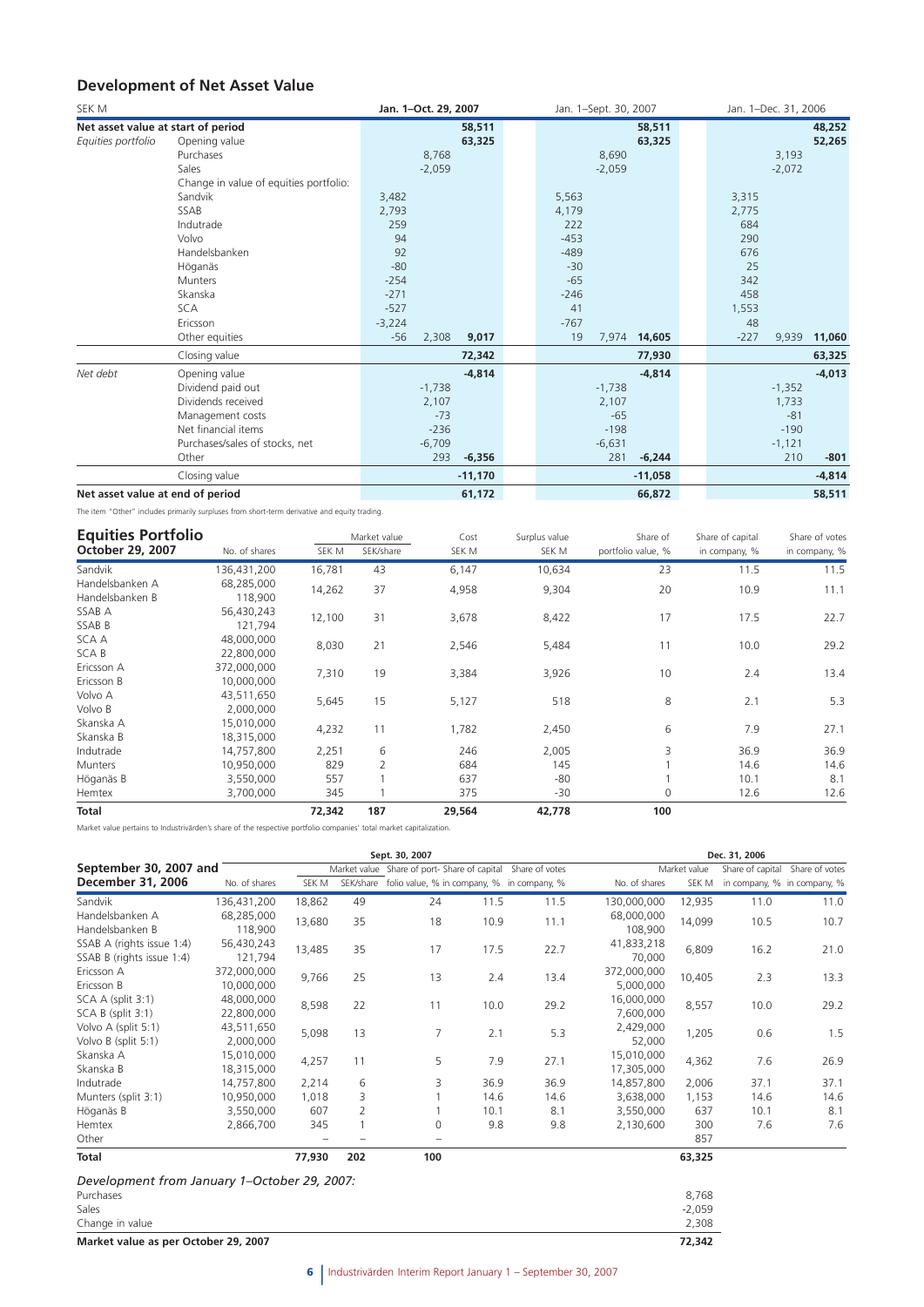# **Industrivärden Consolidated Income Statement**

|                                                       | 2007       | 2006           | 2007       | 2006       | 2006      |
|-------------------------------------------------------|------------|----------------|------------|------------|-----------|
| SEK M                                                 | July-Sept. | July-Sept.     | Jan.-Sept. | Jan.-Sept. | Jan.-Dec. |
| Dividend income from stocks                           | 13         | 5              | 2,107      | 1,733      | 1,733     |
| Change in value of stocks                             | $-3,014$   | 2,793          | 8,120      | 3,679      | 10,037    |
| Short-term derivative transactions and equity trading | 19         | 38             | 139        | 104        | 173       |
| Management costs                                      | $-22$      | $-19$          | $-65$      | -58        | $-81$     |
| Other income and expenses                             | 0          | 0              | $-1$       | -3         | $-4$      |
| <b>Operating earnings</b>                             | $-3,004$   | 2,817          | 10,300     | 5,455      | 11,858    |
| Financial income                                      | 9          | $\overline{2}$ | 23         | 14         | 18        |
| Financial expenses                                    | $-104$     | $-50$          | $-221$     | $-156$     | $-205$    |
| <b>Earnings after financial items</b>                 | $-3,099$   | 2,769          | 10,102     | 5,313      | 11,671    |
| Tax                                                   | 0          | -9             | $-7$       | $-64$      | $-73$     |
| Earnings for the period for continuing                |            |                |            |            |           |
| operations                                            | $-3,099$   | 2,760          | 10,095     | 5,249      | 11,598    |
| Earnings for the period for discontinued              |            |                |            |            |           |
| operations <sup>2</sup>                               |            | 3              |            | 14         | 23        |
| Net earnings for the period                           | $-3,099$   | 2,763          | 10,095     | 5,263      | 11,621    |
| Depreciation included in operating earnings           | 1          |                | 3          | 3          | 4         |
| Earnings per share, SEK <sup>3</sup>                  | $-8.02$    | 7.16           | 26.14      | 13.63      | 30.09     |

2 Earnings from discontinued operations pertains to Isaberg Rapid, which was sold in December 2006.

#### 2007 2006 2006 Q3 Q3 Net sales – 656 900 Expenses – -635 -872 Earnings after financial items – 21 28 Tax  $-7 -5$ Net earnings for the period – 14 23

<sup>3</sup> Net earnings for the period divided by 386,271,224 shares (after 2:1 split). There is no dilutive effect.

# **Industrivärden Consolidated Balance Sheet**

|                                                     | Sept. 30 | Sept. 30 | Dec. 31 |
|-----------------------------------------------------|----------|----------|---------|
| SEK M                                               | 2007     | 2006     | 2006    |
| Intangible assets                                   |          | 81       |         |
| Tangible assets                                     | 85       | 221      | 87      |
| Equities                                            | 77,930   | 57,380   | 63,030  |
| Other financial assets                              | 66       | 18       |         |
| Inventories                                         |          | 183      |         |
| Accounts receivable, trade                          |          | 206      |         |
| Other current assets                                | 151      | 182      | 147     |
| Cash and cash equivalents                           | 45       | 346      | 738     |
| Assets in discontinued operations <sup>4</sup>      |          |          | 708     |
| <b>Total assets</b>                                 | 78,277   | 58,617   | 64,711  |
| Shareholders' equity                                | 66,872   | 52,137   | 58,491  |
| Non-current noninterest-bearing liabilities         | 31       | 37       | 32      |
| Non-current interest-bearing liabilities            | 9,682    | 2,921    | 2,778   |
| Current noninterest-bearing liabilities             | 415      | 588      | 425     |
| Current interest-bearing liabilities                | 1,277    | 2,934    | 2,505   |
| Liabilities in discontinued operations <sup>4</sup> |          |          | 480     |
| Total shareholders' equity and liabilities          | 78,277   | 58,617   | 64,711  |

### **Change in Consolidated Shareholders' Equity**

|                                     | 2007      | 2006       | 2006      |  |
|-------------------------------------|-----------|------------|-----------|--|
| SEK M                               | Jan.-Sept | Jan.-Sept. | Jan.-Dec. |  |
|                                     |           |            |           |  |
| Opening shareholders' equity        | 58,491    | 48.227     | 48,227    |  |
| Dividend to shareholders            | $-1,738$  | $-1,352$   | $-1,352$  |  |
| Translation differences             | 18        | -1         | -5        |  |
| Change in hedging reserve           | 6         |            |           |  |
| Net earnings for the period         | 10,095    | 5,263      | 11,621    |  |
| Closing shareholders' equity        | 66,872    | 52,137     | 58,491    |  |
| Shareholders' equity, SEK per share | 173       | 135        | 151       |  |

4 Pertains to Isaberg Rapid.